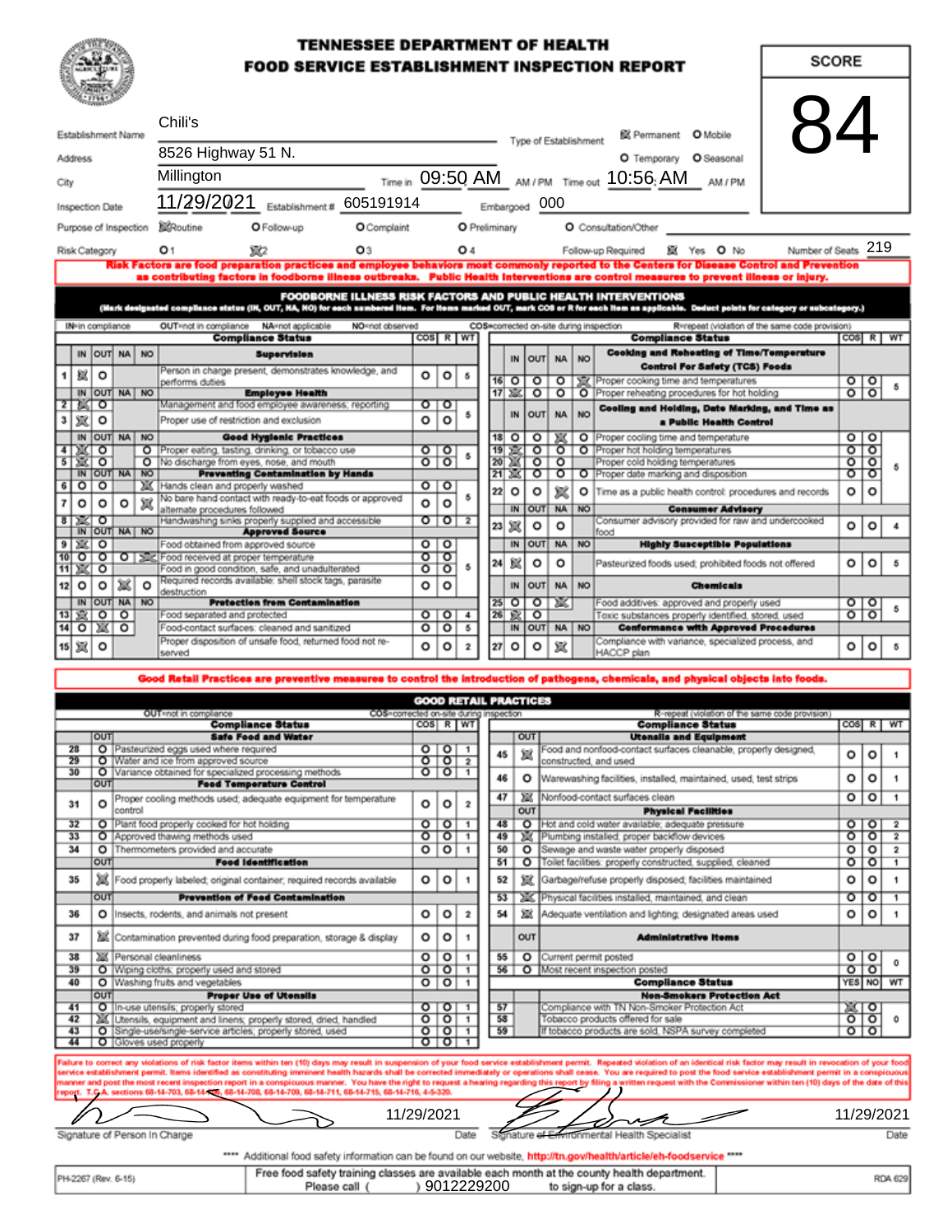#### **TENNESSEE DEPARTMENT OF HEALTH** DIVISION OF ENVIRONMENTAL HEALTH **FOOD INSPECTION DATA**



#### **Establishment Information**

Establishment Name: Chili'S Establishment Number #: 605191914

| NSPA Survey - To be completed if #57 is "No"                                                                                                                         |  |
|----------------------------------------------------------------------------------------------------------------------------------------------------------------------|--|
| Age-restricted venue does not affirmatively restrict access to its buildings or facilities at all times to persons who are<br>twenty-one (21) years of age or older. |  |
| Age-restricted venue does not require each person attempting to gain entry to submit acceptable form of identification.                                              |  |
| "No Smoking" signs or the international "Non-Smoking" symbol are not conspicuously posted at every entrance.                                                         |  |
| Garage type doors in non-enclosed areas are not completely open.                                                                                                     |  |
| Tents or awnings with removable sides or vents in non-enclosed areas are not completely removed or open.                                                             |  |
| Smoke from non-enclosed areas is infiltrating into areas where smoking is prohibited.                                                                                |  |
| Smoking observed where smoking is prohibited by the Act.                                                                                                             |  |

| Warewashing Info    |                       |            |                          |  |  |  |  |  |  |  |
|---------------------|-----------------------|------------|--------------------------|--|--|--|--|--|--|--|
| <b>Machine Name</b> | <b>Sanitizer Type</b> | <b>PPM</b> | Temperature (Fahrenheit) |  |  |  |  |  |  |  |
| Ecolab              | <b>Chlorine</b>       |            |                          |  |  |  |  |  |  |  |

| Equipment Temperature |                                 |  |  |  |  |  |
|-----------------------|---------------------------------|--|--|--|--|--|
| <b>Decoription</b>    | <b>Temperature (Fahrenheit)</b> |  |  |  |  |  |
| Reach in Cooler       | 36                              |  |  |  |  |  |
| Floor cooler          | 35                              |  |  |  |  |  |
| Walk in cooler        | '35                             |  |  |  |  |  |
|                       |                                 |  |  |  |  |  |

| <b>Decoription</b> | State of Food | Temperature (Fahrenheit) |
|--------------------|---------------|--------------------------|
| Alfredo sauce      | Hot Holding   | 140                      |
| Raw steak Ribeye   | Cold Holding  | 35                       |
| Raw shrimp         | Cold Holding  | 35                       |
| chopped tomatoes   | Cold Holding  | 35                       |
| Sliced tomatoes    | Cold Holding  | 35                       |
| <b>Sour cream</b>  | Cold Holding  | 35                       |
| lGuatamole         | Cold Holding  | 35                       |
| Sliced Onion       | Cold Holding  | 35                       |
|                    |               |                          |
|                    |               |                          |
|                    |               |                          |
|                    |               |                          |
|                    |               |                          |
|                    |               |                          |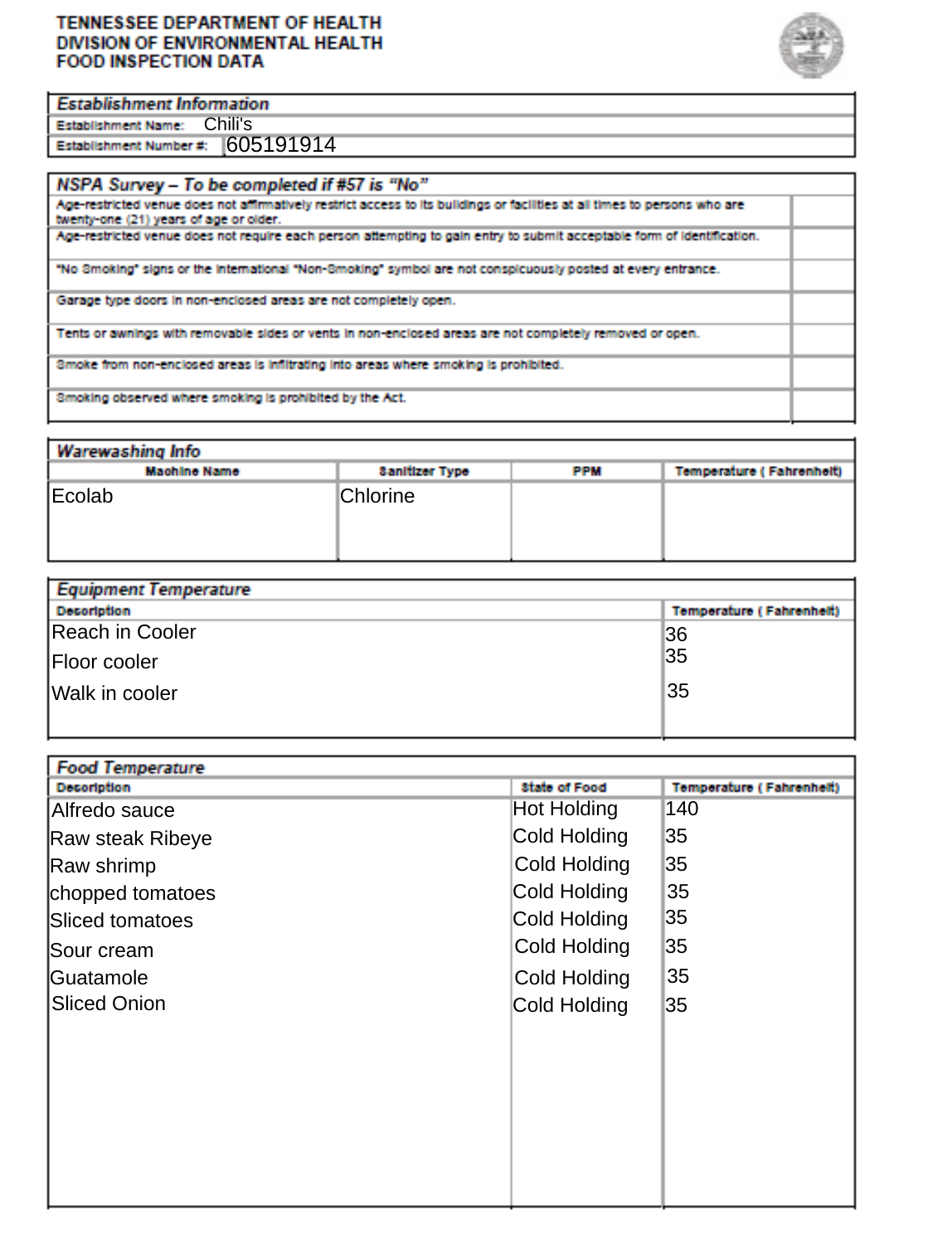#### **Observed Violations**

Total #  $12$ Repeated # 0

14: Cutting board are stained and worn.

35: Food containers throughout are missing labels.

37: Food in cooler found not covered.

38: Female cook/ prep staff found not wearing hair restraint.

- 42: Untensils not stored inverted.
- 45: Rusty equipment found in food cook area.

47: Equipment exterior throughout facility are highly contaminated with food splatter, spillage residue, caked on decayed food matter and stuck on food deposit.

- 49: Faucet in large hand sink area does not work.
- 52: Dumpster in rear found open.
- 53: Facility walls and ceiling are dirty and has been on previous inspections.
- 54: Ventilation in cook area are missing covers.

54: Lighting in cook area are missing covers.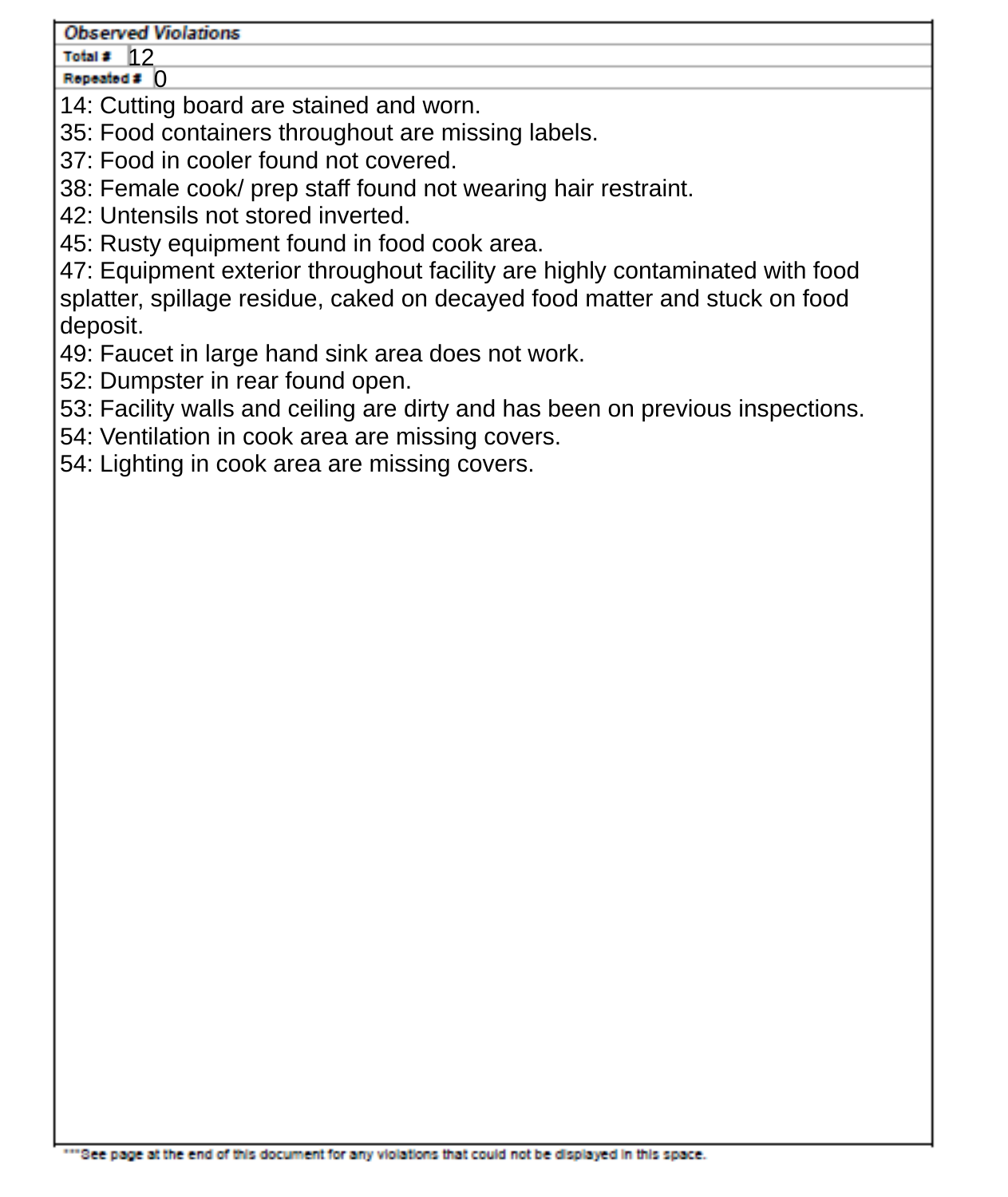### **TENNESSEE DEPARTMENT OF HEALTH** DIVISION OF ENVIRONMENTAL HEALTH **FOOD INSPECTION DATA**



Establishment Name: Chili's

Establishment Number: 605191914

### **Comments/Other Observations**

- 1: (IN): PIC demonstrates knowledge by having no violations of priority violations during current inspection.
- 2: (IN): An employee health policy is available.
- 3: (IN) There are no food workers observed working with specific reportable symptoms or illnesses.
- 4: (IN) Employee isn't drinking, eating, or using tobacco in a food preparation area.
- 5: (IN) No employees exhibiting persistent coughing, sneezing, runny nose, or watery eyes.
- 6: (NO) No workers present during inspection.

7: (IN) Employees are observed using suitable utensils or gloves to prevent bare hand (or arm) contact with ready-to-eat foods.

8: (IN): All handsinks are properly equipped and conveniently located for food employee use.

9: Fresh point

- 10: (NO): No food received during inspection.
- 11: (IN) All food was in good, sound condition at time of inspection.
- 12: (NA) Shell stock not used and parasite destruction not required at this establishment.
- 13: (IN) All raw animal food is separated and protected as required.

15: 16:

17: (IN) All TCS foods are properly reheated for hot holding.

18: (N.A.) No cooked food is cooled, prepares no TCS food from ambient temperature ingredients that require cooling, does not receive raw eggs, shellstock, or milk.

19: Hot foods held at proper temp.

- 20: Cold foods held at proper temp.
- 21: (IN) Verified date marking system in place for all ready-to-eat TCS foods that are held longer than 24 hours.
- 22: (NA) No food held under time as a public health control.
- 23: Consumer advisor located on menu.
- 24: (NA) A highly susceptible population is not served.
- 25: (NA) Establishment does not use any additives or sulfites on the premises.
- 26: (IN) All poisonous or toxic items are properly identified, stored, and used.
- 27: (NA) Establishment is not required to have a variance or HACCP plan, performs no special processes. 57:

58:

\*\*\* See page at the end of this document for any violations that could not be displayed in this space.

**Additional Comments** *See last page for additional comments.*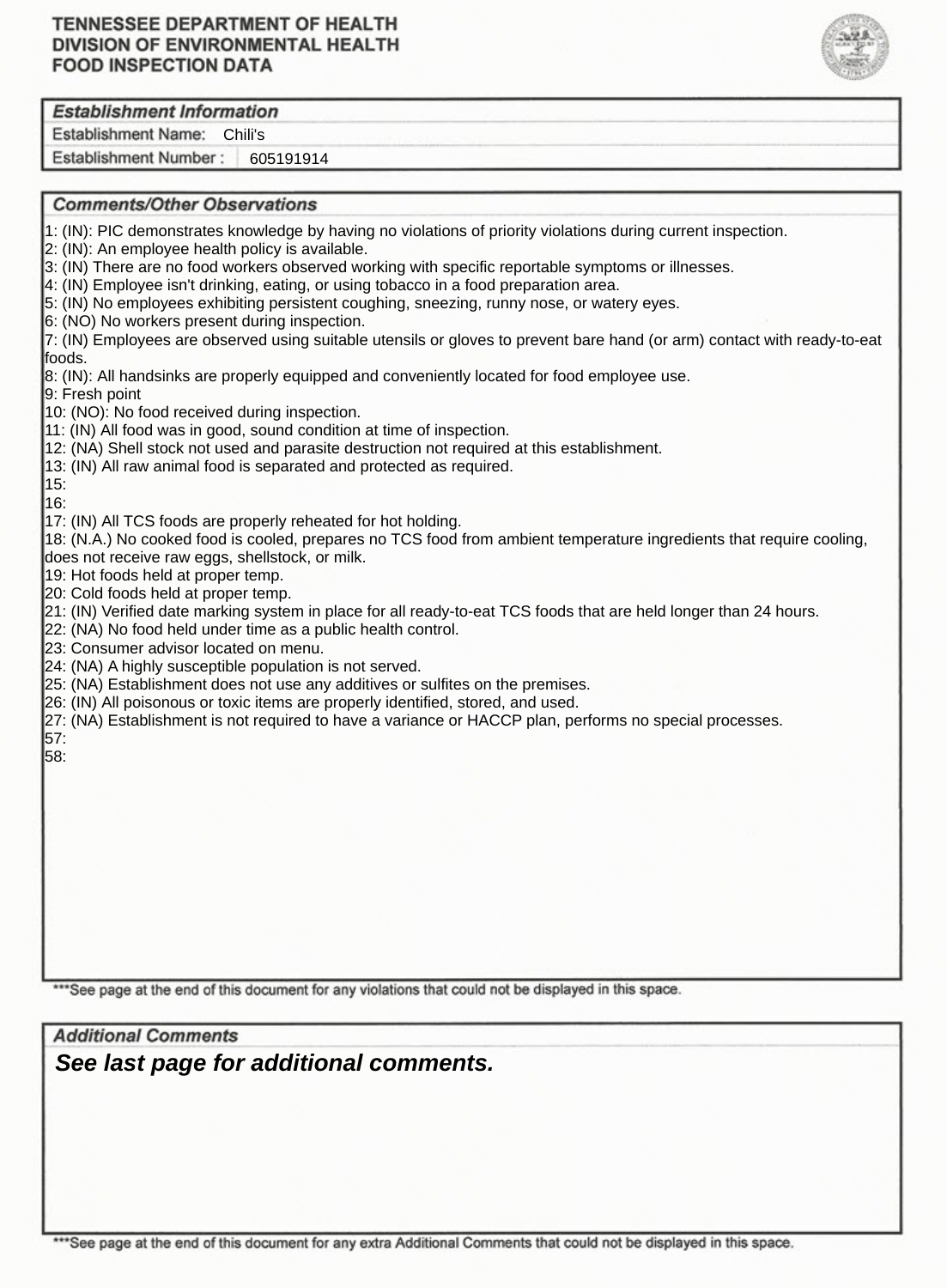# **Establishment Information**

Establishment Name: Chili's

Establishment Number: 605191914

**Comments/Other Observations (cont'd)** 

**Additional Comments (cont'd)** *See last page for additional comments.*